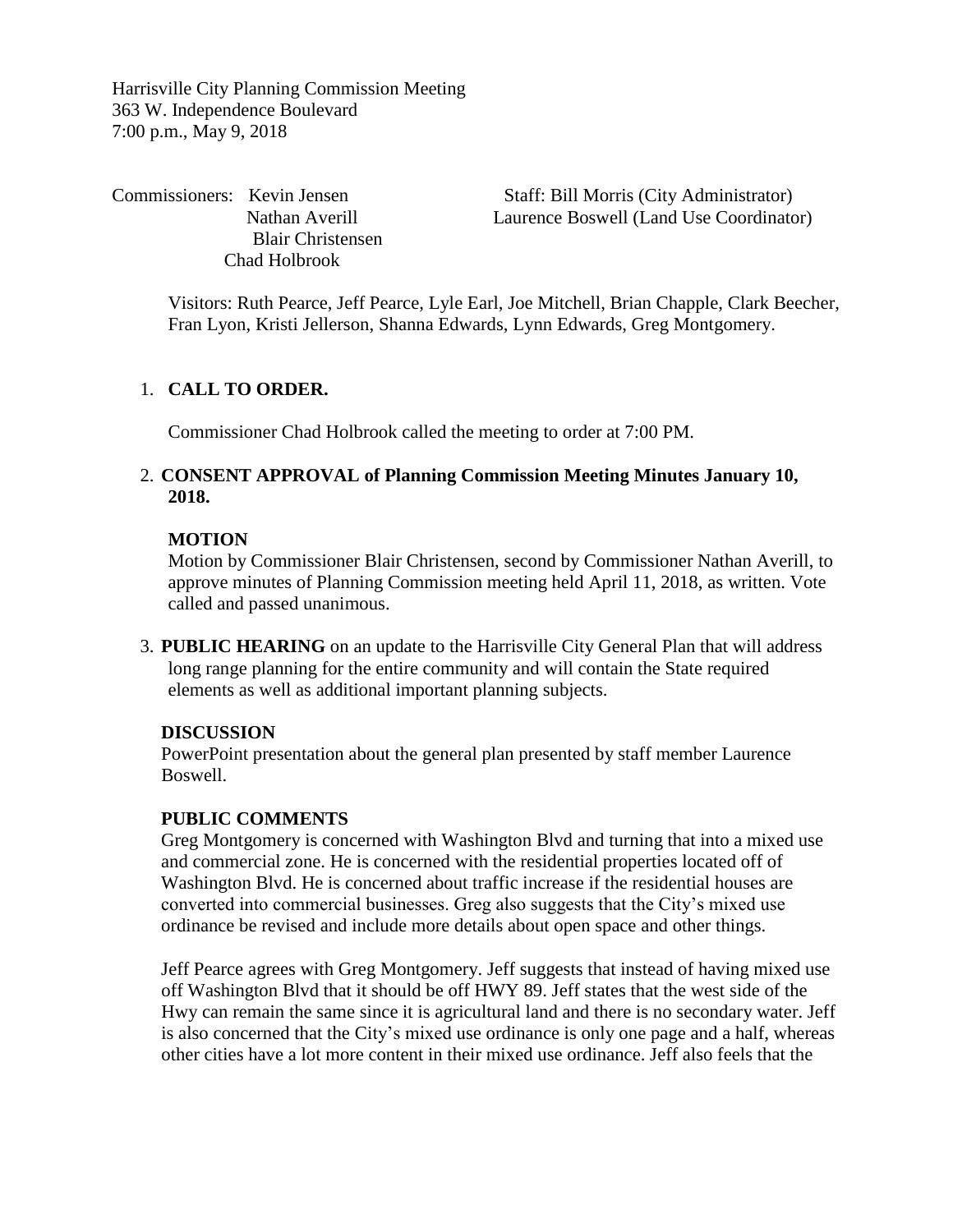City was taken advantage of when Eric Thomas was allowed to build his townhomes off Washington Blvd.

Shanna Edwards states that she is familiar with the old master plan for the City. She is concerned that a lot of the mixed used zoning could turn into high density housing instead of being used for commercial businesses. She believes that the City could get more use out of a commercial zone instead of making it mixed use. Shanna asks if the proposed general plan is available to the public.

Laurence Boswell responds and states that the general plan is available to the public.

Commissioner Chad Holbrook asks if there is a way for the public to make comments on the general plan other than in this meeting.

Laurence Boswell responds and states that the public can email staff, come into the office, or write a letter if they wish to make comments on the general plan.

### **MOTION**

Motion by Commissioner Nathan Averill, second by Commissioner Kevin Jensen to close the public hearing. Vote called and passed unanimous.

4. **REVIEW/DISCUSSION/ACTION** on amended conditional use permit for Shain Dusenberry.

### **DISCUSSION**

Shain Dusenberry states that the original conditional use permit granted to him fourteen years ago needs to be amended. His business has grown and expanded. The original conditional use permit only allowed Shain to have two or three cars parked outside. Shain states that there is space in the back lot where he stores cars that are being repaired. Shain went through the back lot and found that many cars needed to go, removing a total of 37 vehicles. Laurence Boswell has visited the site and can attest that several vehicles have been removed. Shain states that there is an ordinance about auto body shops and allowing owners to dedicate 10% of their land for vehicle storage. The ordinance also states that the property needs to be screened. Shain states that he is working on screening the property right now. Bill reviews planning commission minutes from January 2018.

Chad Holbrook asks Shain how many cars are for sale on the lot.

Shain replies that four of the cars are for sale. He also states that the issue is not car sales, but rather car storage. He thought that he could use all of the land in the back property for car storage.

Nathan Averill asks if the amended conditional use would include the whole back lot.

Chad Holbrook asks about putting a numeric limit on how many cars Shain can store in the back lot.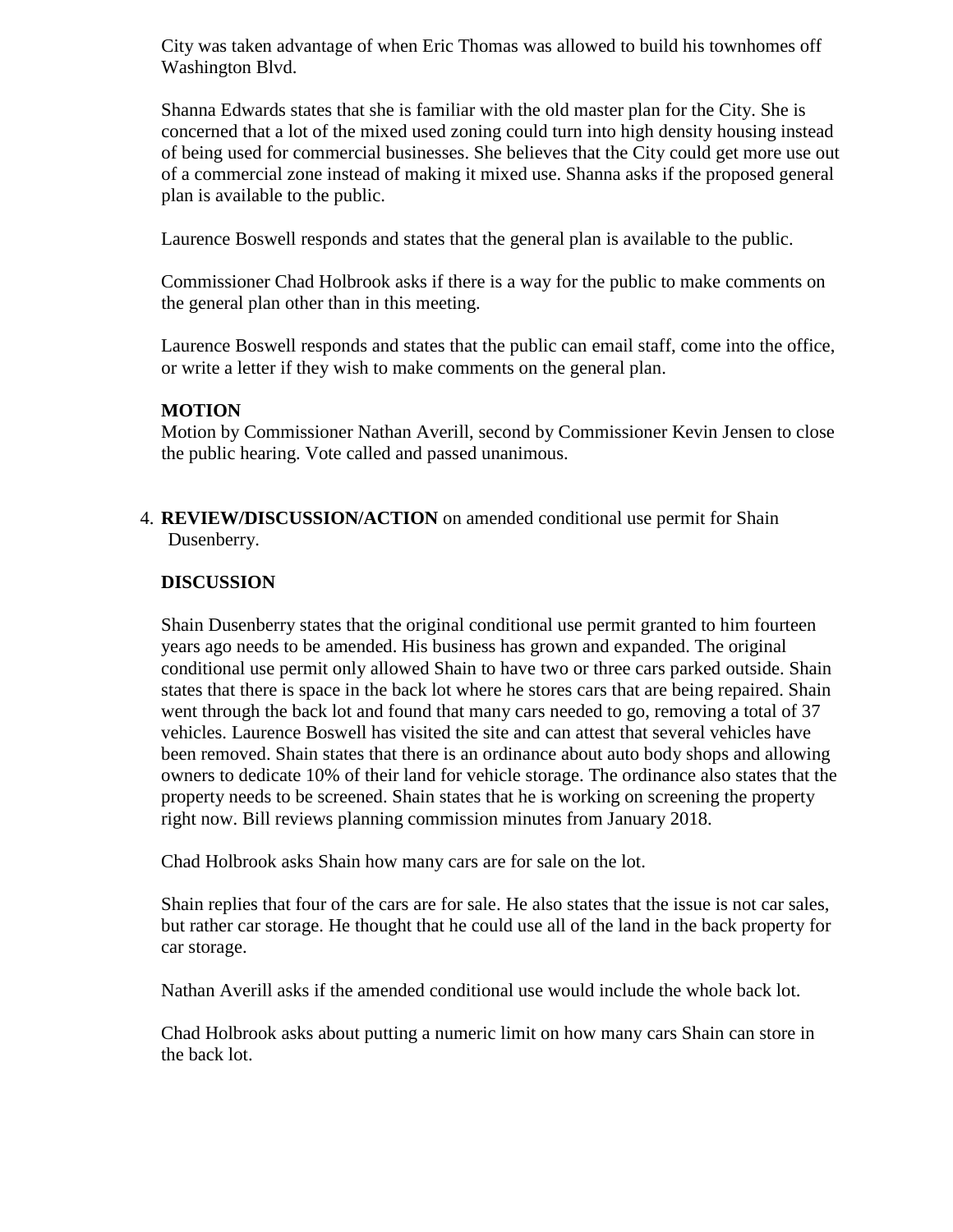Bill Morris states that the ordinance says Shain can only have 10% dedicated to junked vehicles.

Kevin Jensen states that the back lot is roughly one acre. Bill Morris states that about 4,000 square feet could be dedicated to junked vehicles.

Kevin Jensen also mentions that the fence needs to be covered. Kevin asks the status on covering the fence.

Shain Dusenberry states that he is currently working on it and about half of the fence is done. He also states that it can be done relatively quickly. Chad Holbrook asks if Shain can be complaint with the 10% rule. Shain replies and states that given another month, he should be compliant. Chad Holbrook suggests that the property be in compliance by the end of June.

### **MOTION**

Motion by Kevin Jensen, second by Blair Christensen to approve the amended conditional use permit for Shain Dusenberry subject to the special use regulations found in section 11.14.020 subsection 8 of the Harrisville Municipal Code and subject to the privacy fence done by June 30, 2018. Blair seconded. Vote called and passed unanimous.

5. **REVIEW/DISCUSSION/ACTION** on conditional use permit for a business to be located at 2323 N 750 W (Joe Mitchell Truck Saver Products LLC).

### **DISCUSSION**

Joe Mitchell states that he is looking into getting a contract to assemble fire trucks on his lot. Bill Morris states that Joe's business would fall under the auto repair and body work services in the ordinance which requires a conditional use permit.

Commissioner Nathan Averill asks how many customers Joe Mitchell will be serving.

Joe Mitchell explains that customers will only be dropping of vehicle parts.

Kevin Jensen asks if there is a privacy fence around the property.

Joe Mitchell states that half of the property is a privacy fence, the rest consists of a chain link fence. Joe also states that there are three vehicles on his lot right now and he can remove them if that is an issue. He explains that as part of the business he will be cutting and welding. There might be jobs that will be considered more manufacturing.

#### **MOTION**

Motion by Nathan Averill, second by Kevin Jensen to approve the conditional use permit for Joe Mitchell subject to all City and State codes, including 11.14.020 subsection 8 in the Harrisville municipal code. Vote called and passed unanimous.